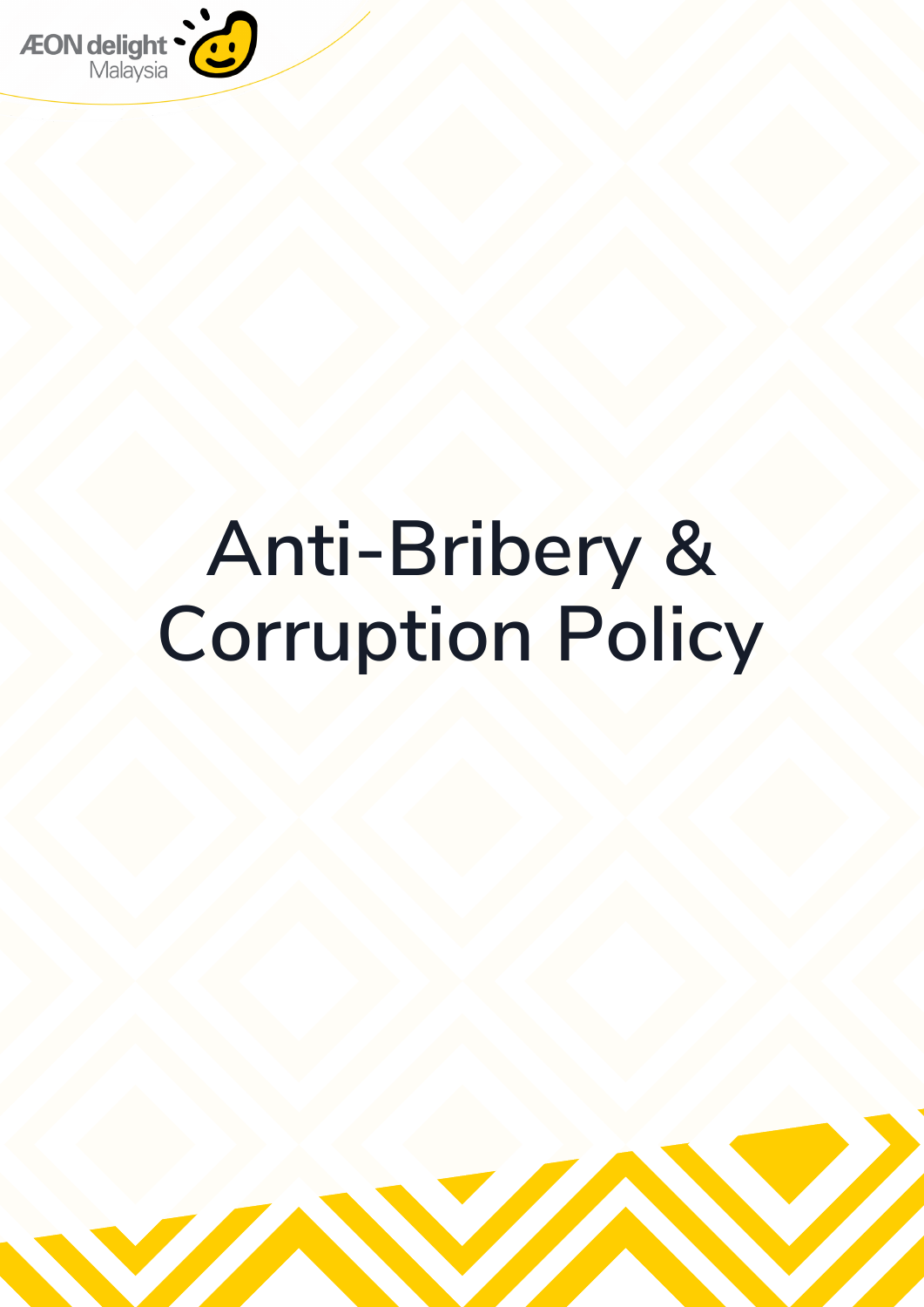

# **PURPOSE OF THE POLICY**

- to set out the Company's stance against Bribery and Corruption;
- to set out and highlight the duties, roles and responsibilities of Employees, Directors and  $\bullet$ Business Associates in detecting, preventing and reporting actual, suspected or attempted Bribery and Corruption;
- to provide a general guidance to the public on the Company's policies and procedures, to enable them to make reports of any actual, suspected or attempted Bribery or Corruption to the Company;
- to set out the tone for the Company's adequate procedures pursuant to anti-bribery & corruption laws; and
- to guard and protect the Company against ramifications of acts of Bribery or Corruption.

# **SCOPE & APPLICABILITY**

This Anti-Bribery and Corruption Policy ("Policy") apply to all Employees, Directors, and Business Associates who have dealings with the Company.

This Policy is not intended to deal with all circumstances relating to Bribery and Corruption, and as such must be read together with all the Company's regulations, standard operating procedures and policies that are applicable to Employees, Directors and Business Associates, including but not limited to:

- Aeon Delight Code of Conduct;  $\bullet$
- Code of Ethics for Business Associates;
- Employee Handbook;
- Whistleblowing Policy;
- Gift & Entertainment Policy; and
- Policy Statements on Confidentiality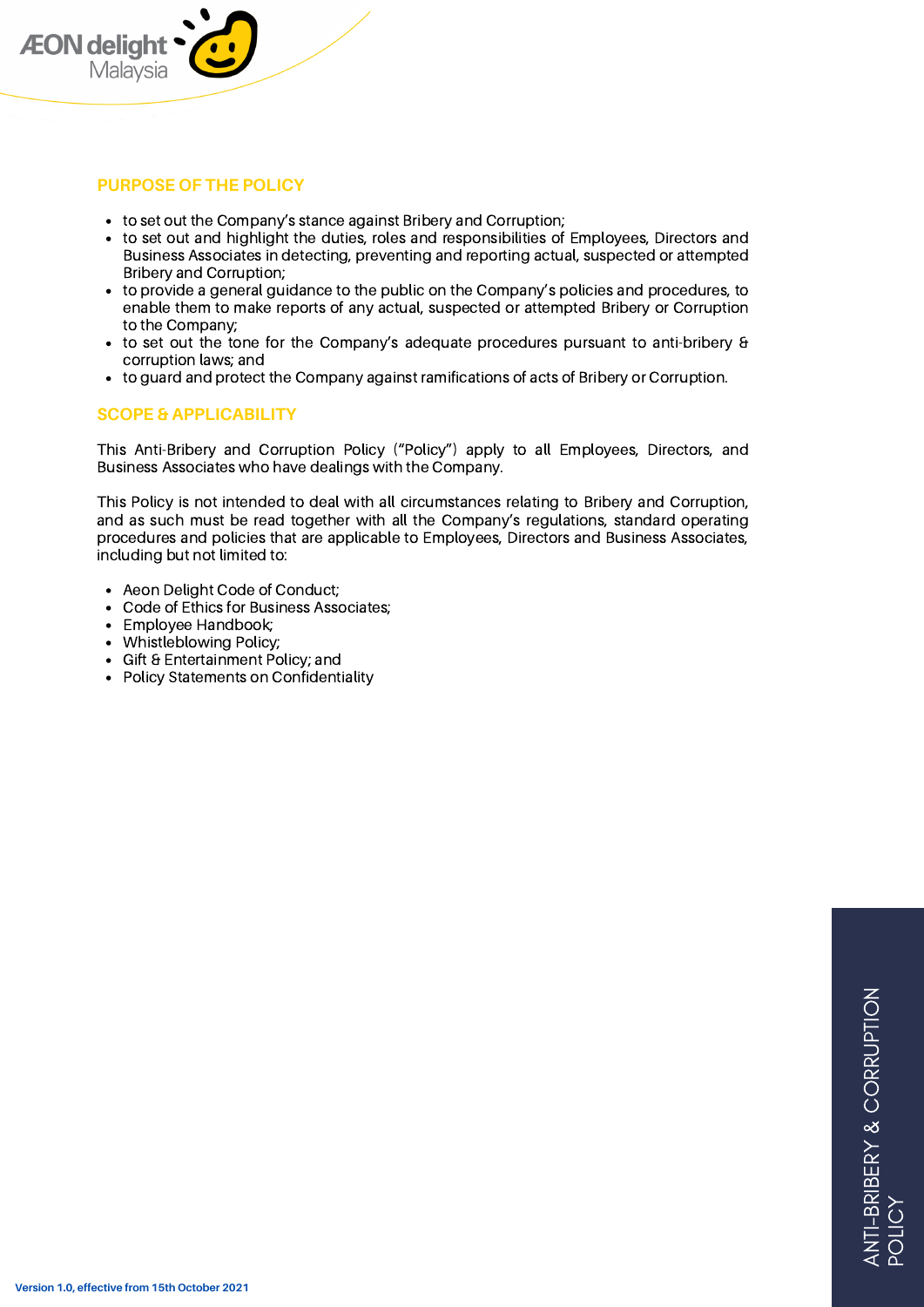

## **RESPONSIBLE DEPARTMENTS**

Human Resources Department and Internal Control Department shall be primarily responsible for the implementation, administration and enforcement of the Company's policies relating to Bribery and Corruption:

- Providing Anti-bribery & Corruption awareness program and training to Employees and business associates;
- dealing with any queries regarding the interpretation the Company's policies and procedures relating to Bribery and Corruption;
- monitoring the effectiveness and the use of the Company's policies and procedures relating to Bribery and Corruption and the performance of personnel;
- arranging for the investigation of any matter relating to Bribery and Corruption by an independent function not related to the incident;
- reporting to the Board of Directors regarding issues concerning Bribery and Corruption;
- conduct continual evaluations and improvements on the Company's policies and procedures in relation to Bribery and Corruption; and
- proposing any amendments or changes the Company's policies and procedures relating to Bribery and Corruption to the Board of Directors.

The Departments can be contacted at [integrity@aeondelight.com.my](mailto:integrity@aeondelight.com.my/) for any queries or advice on what to do if faced with a concern or situation which could involve Bribery or Corruption, or queries regarding making declarations pursuant to this Policy.

#### **ANTI-BRIBERY AND CORRUPTION STATEMENT**

The Company has a zero tolerance stance against any kind of Bribery or Corruption whether committed within or outside of Malaysia. The Company is committed to the highest level of integrity and ethical practices in all business conduct.

Employees, Directors and Business Associates of the Company are strictly prohibited from soliciting, receiving, procuring, offering, or giving any form of gratification with corrupt intent and are required to adhere to the laws of Malaysia that deal with Bribery and Corruption.

The Company will not hesitate to take any action against, or report to relevant authorities the Employees, Directors or Business Associates who are found to be in breach of the laws of Malaysia dealing with Bribery and Corruption, or in breach of this Policy or any of the Company's policies dealing with Bribery and Corruption. Any violation of this Policy shall constitute a major misconduct, and may result in disciplinary action including dismissal or the termination of a business relationship.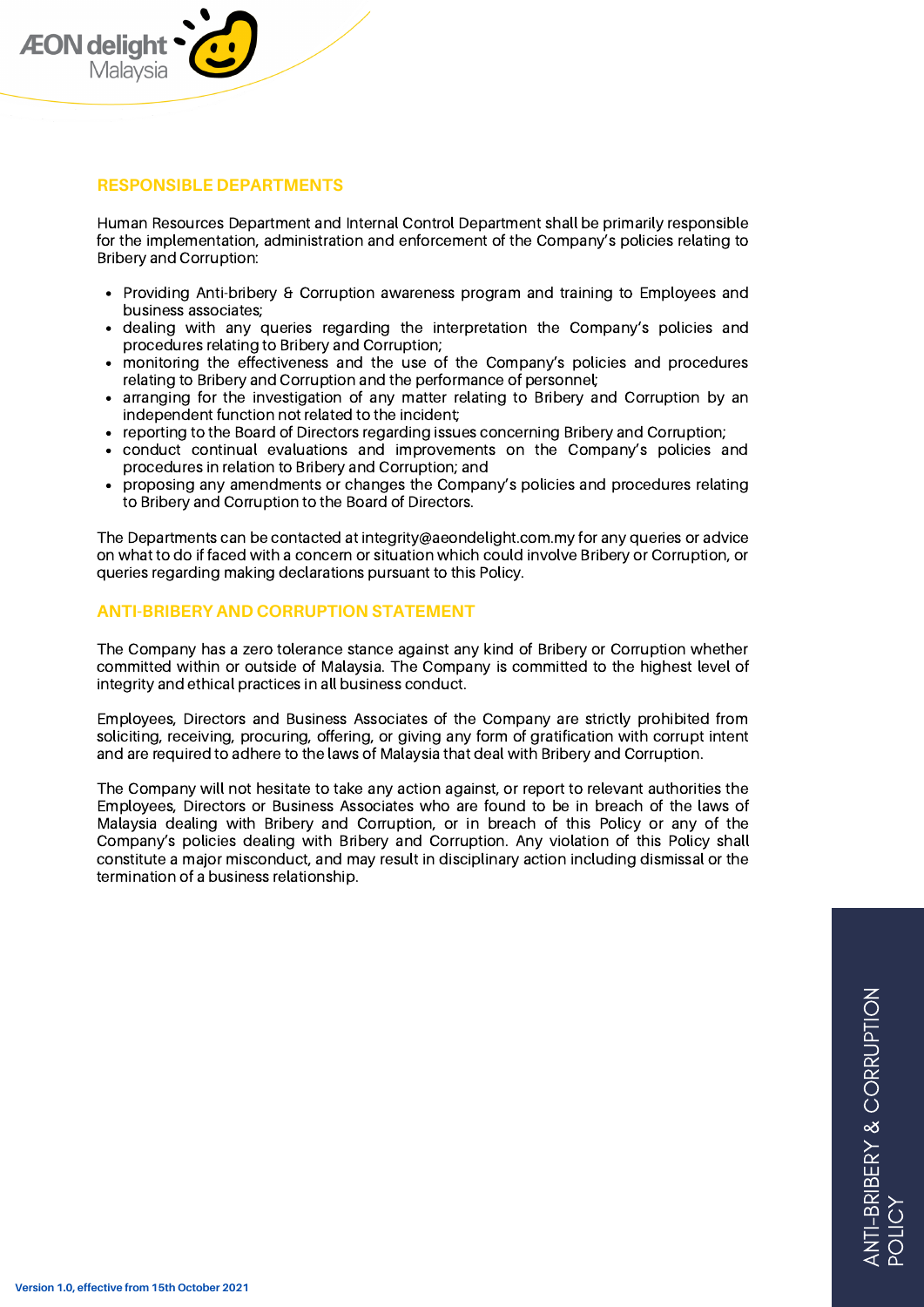

# **ANTI-BRIBERY & CORRUPTION CONTROLS**

## **Receiving Gifts, Entertainment, Hospitality and Travel**

The Company has a general "No Gift Policy" which covers any gifts, entertainment, hospitality, travel, donations or other benefits whether tangible or intangible, subject to the exceptions in this Policy.

Exceptions to this "No Gift Policy" are only allowed in the following limited circumstances:

The gift is a festive gift delivered directly to the Company's premises. Examples of festive gifts include hampers for festive holidays, dates during Hari Raya, and mandarin oranges during Chinese New Year.

In such circumstances, the Human Resources Department shall receive the festive gift under the Company's name and distribute the gift to the Company's employees.

The gift is a token or souvenir of nominal value, which must be declared to Human Resources Department.

Where a gift, entertainment, hospitality or travel is received by an Employee or Director in their capacity as the Company's Employee or Director, they should immediately declare this to the Human Resources Department.

Once a declaration has been made, the Human Resource Department shall determine whether any of the exceptions to the "No Gift Policy" apply. If none of the exceptions apply, the gift shall be returned to giver with a letter containing an explanation of the Company's "No Gift Policy".

#### **Giving Gifts, Entertainment, Hospitality and Travel**

Employees and Directors are prohibited from giving gifts, entertainment, hospitality and travel to any party including Business Associates, governmental or regulatory authorities, subject to the exceptions stated in this Policy.

Exceptions are only allowed where:

- the gifts, entertainment, hospitality or travel is in line with and permitted by the Company's Entertainment Policy and any other policy or procedure dealing with giving gifts, entertainment, hospitality or travel;
- the gift is a festive gift delivered in the Company's name to an external party; or
- the gift is given by the Company at or in conjunction with the Company's official event, function or celebration. Examples of such gifts include gifts in recognition of the Employee's or Director's long service to the Company and lucky draw at the Company's events.

Extra care must be taken when dealing with Public Officials whether from Malaysia or outside of Malaysia, whereby the same rules regarding gifts, entertainment, hospitality and travel shall apply.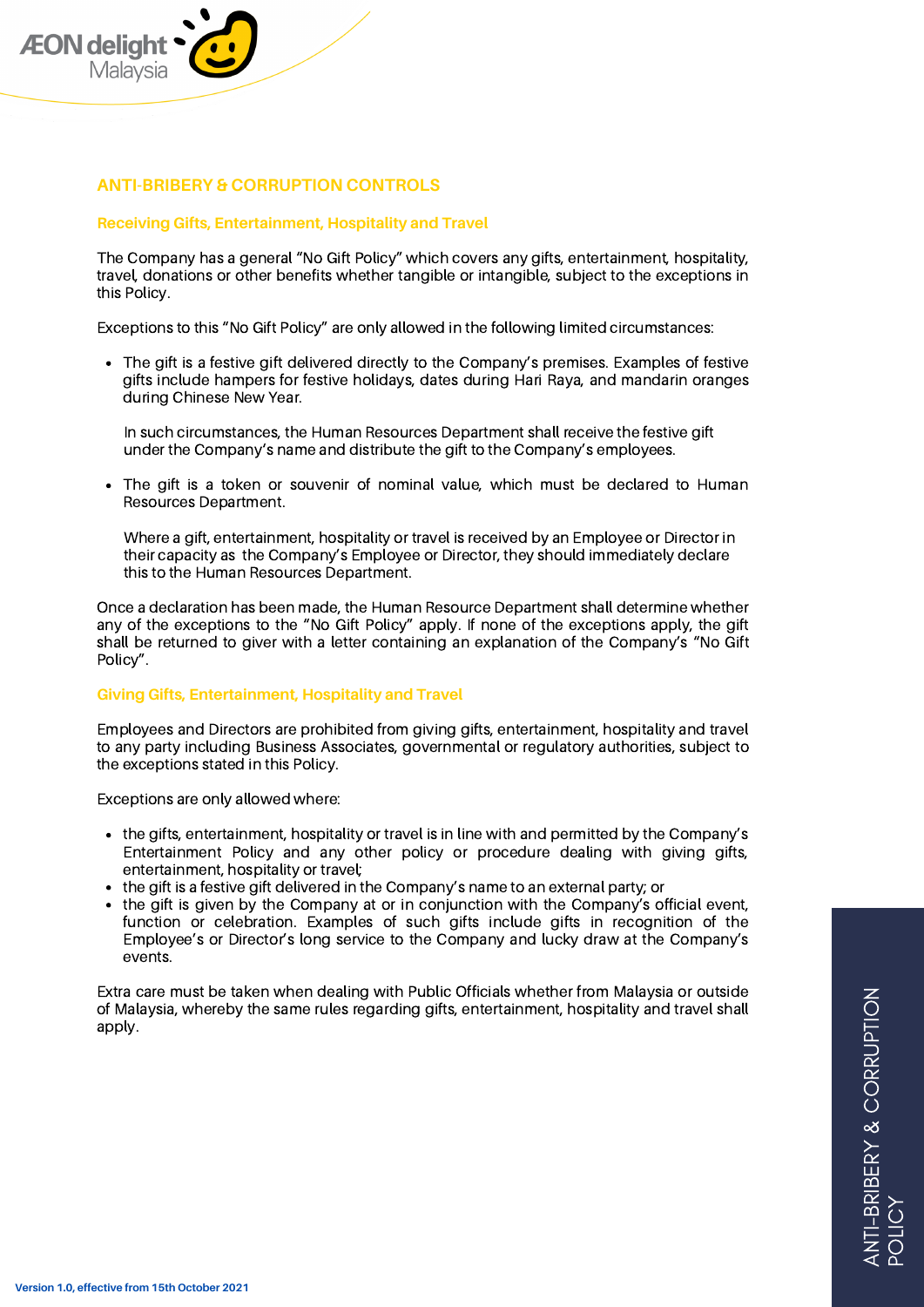

# **Donations and Sponsorships including Political Contributions**

Donations and sponsorships by the Company to third parties are only permitted in line with the Company's policies pertaining to donations and sponsorships.

In granting donations or sponsorships, including for any Corporate Social Responsibility, the following requirements and principles should be adhered to:

- Approval from Managing Director must be obtained before a donation or sponsorship can be granted.
- The donations to the charity shall be in line with the purposes, objectives and aims of the charity in helping those in need.
- Due diligence must be conducted before a donation or sponsorship is granted to ensure that it is appropriately granted and not an indirect form of Bribery. The nature of the activity, identity, reputation of the recipient, any Conflicts of Interest with the Company, and the legality of the initiative should be considered as part of the due diligence process.
- Verification and periodic monitoring should be conducted on all donations and sponsorships to ensure that they have been appropriately utilised for their intended purpose and not misused.
- Checks must be conducted to ensure that contributions are allowed by the relevant laws.
- $\bullet$ All donations and sponsorships should be reflected accurately in the Company's internal records.

Contributions by the Company, or any of its Employees or Directors on behalf of the Company, whether directly or indirectly to political parties or candidates for office are strictly not allowed.

#### **Facilitation Payments**

THE COMPANY regards Facilitation Payments, as defined in this Policy, as a form of Bribery. As such, Employees, Directors, and Business Associates are prohibited from offering, promising, requesting, paying or receiving anything that might be reasonably regarded as a Facilitation Payment.

Exceptions are only permitted where life, health, safety or liberty of the payer or another person is at stake. In such circumstances where a Facilitation Payment has been made to protect a life, a person's health, safety or liberty, the payer must immediately report the Facilitation Payment and the circumstances which gave rise to the threat of life, health, safety or liberty to the MD Office who shall:

- document and keep record of the incident;
- conduct or appoint an independent person to conduct internal investigation;
- communicate the incident to the Board of Directors; and/ or
- report the incident to the relevant authorities.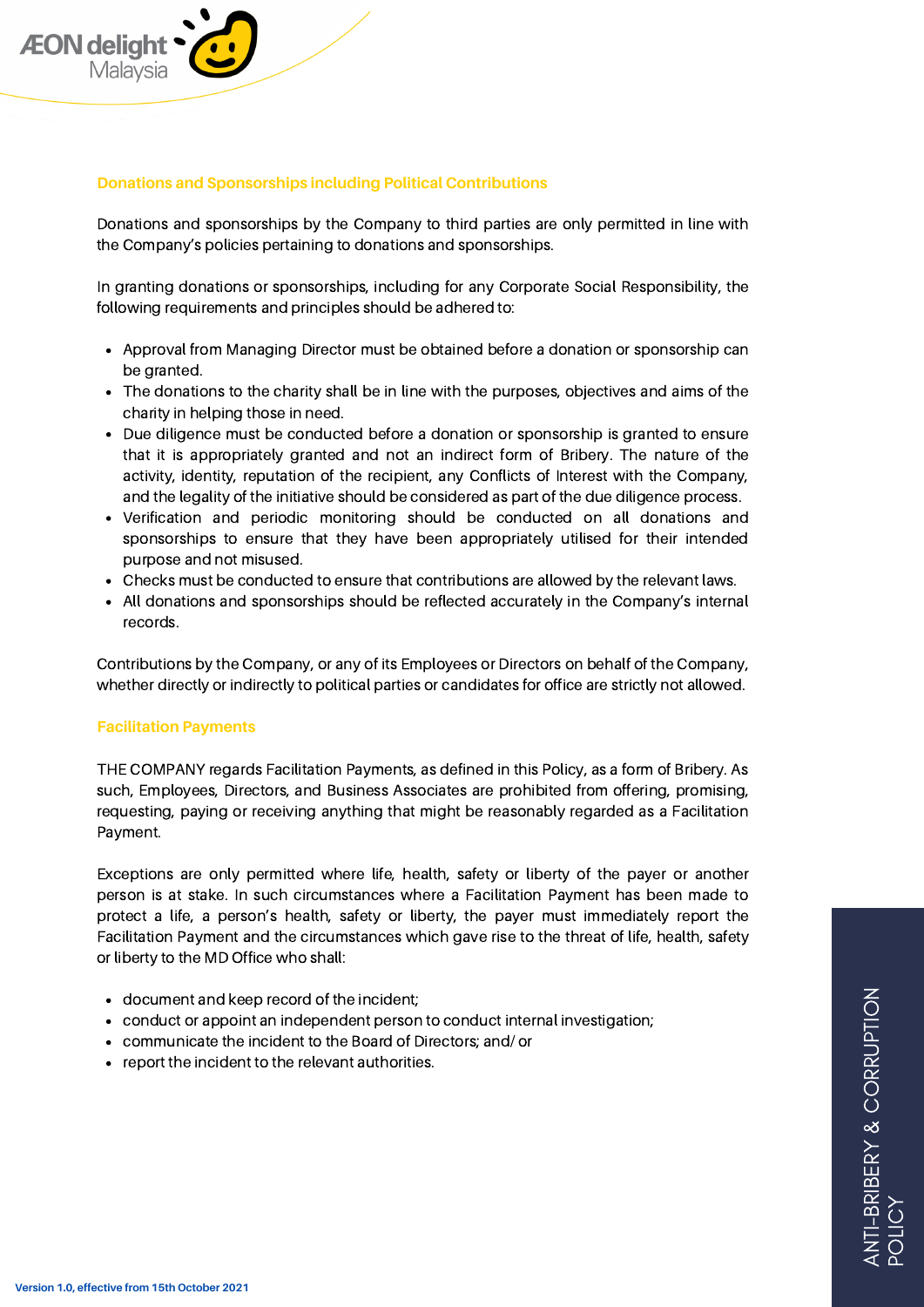

#### **Conflict of Interest**

The relationship between the Company, its Employees, Directors and Business Associates is based on mutual trust. Employees, Directors and Business Associates are expected to act in line with the Company's best interest.

Employees, Directors and Business Associates therefore have duty to avoid any Conflict of Interest where possible. Examples of how a Conflict of Interest can be avoided include, but are not limited to:

- not engaging subcontractors or businesses that the Company's Employees, Directors or  $\bullet$ Business Associates, or their Family Members have a direct or indirect interest in or personal relationship with;
- not buying shares in a company that has an existing relationship with the Company;
- not disclosing any information obtained in the course of work that may give an undue advantage to a third party;
- not conducting any personal transactions with the Company's existing or potential Business Associates;
- avoiding taking on employment outside of the Company; and
- avoiding becoming involved in activities that may conflict with business of the Company.

Where it is not possible to avoid an existing Conflict of Interest, or where a situation arises that may give rise to a Conflict of Interest, the Employee or Director is required to immediately declare the Conflict of Interest to Human Resources Department.

#### **Dealing with External Parties/Business Associates**

All dealings with external parties /Business Associates must be carried out in compliance with the policies and procedures of the Company, and relevant laws relating to Bribery and Corruption.

The Company expects all its Business Associates acting for or on its behalf to:

- share the Company's values and standards relating to Bribery and Corruption;
- comply with all applicable laws and the Company's policies and procedures relating to Bribery and Corruption such as Code of Ethics for Business Associates; and
- implement internal controls, policies and procedures to manage the risk of Bribery and  $\bullet$ Corruption in relation to their dealings with, for or on behalf of the Company.

The Company shall conduct a risk assessment and due diligence on its Business Associates, transactions and projects before entering into a formalised relationship, agreement or arrangement, and will periodically monitor such Business Associates, transactions and projects that have more than a low risk of Bribery and Corruption.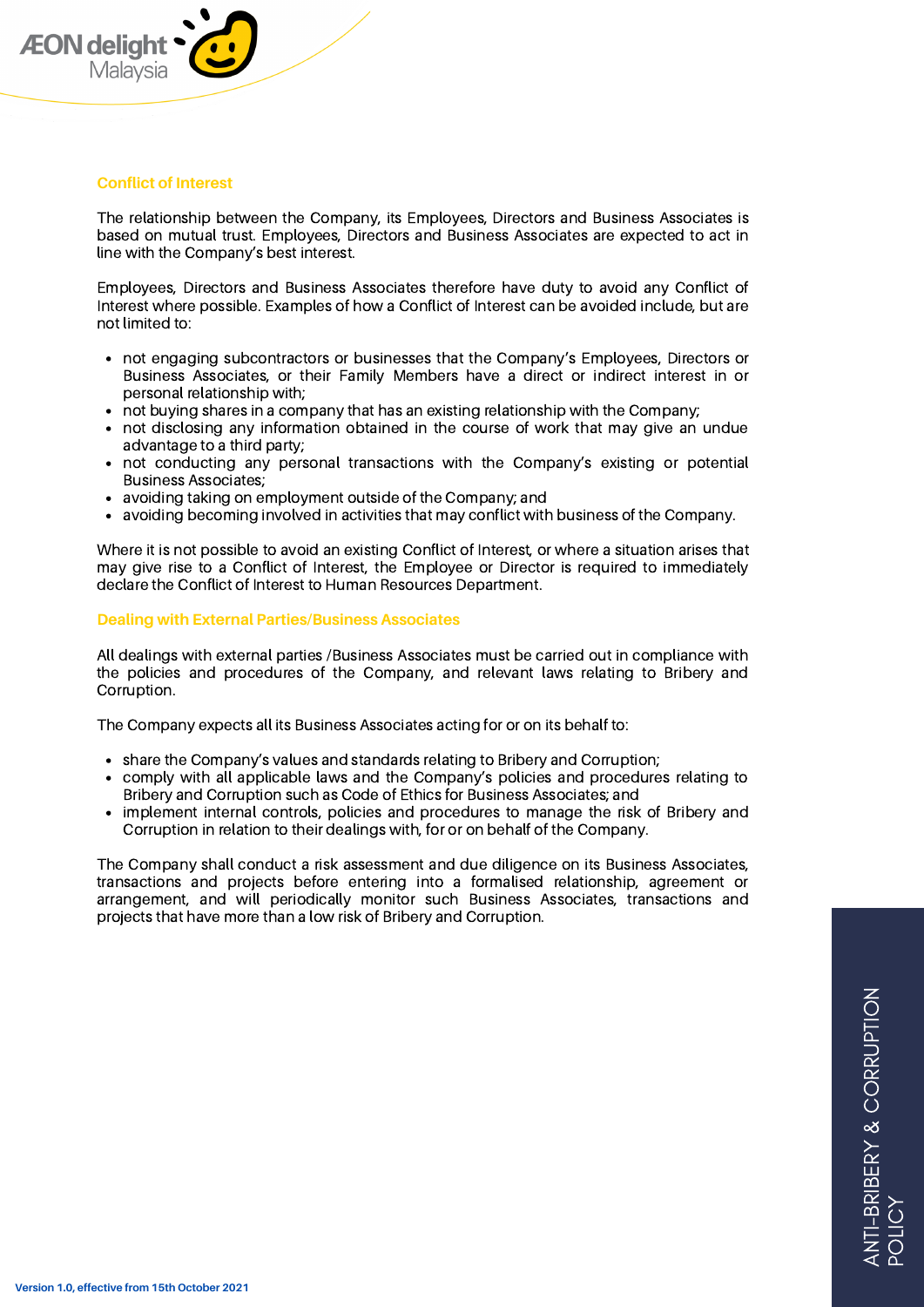

#### **Procurement**

Procurement should be conducted in accordance with the policies, internal processes and procedures relating to procurement.

Employees and Directors are prohibited from offering, promising, requesting, paying or receiving any form of bribe or facilitation payment as part of the procurement process.

There shall be processes and procedures in place to ensure:

- due diligence is conducted on potential Business Associates before a business relationship is formed to ensure they are the most qualified and suitable to conduct the procurement role;
- due diligence is conducted on potential Business Associates before a business relationship is formed to ensure there are no convictions or allegations of Bribery or Corruption against them;
- verification and periodic monitoring is conducted on all works, services, deliveries and supplies associated with the procurement role, to ensure that they are completed accordingly;
- the procurement process is conducted in an efficient, transparent, non-discriminatory and proportionate manner.
- persons involved in the procurement process, including Business Associates, are diligent to avoid situations where an actual or perceived Conflict of Interest could arise.

All persons involved in the procurement process are to make a Declaration of Conflict of Interest to the Human Resources Department (for Directors and Employees) where such situations of actual or perceived conflict may arise.

# **Recruitment and Employment**

Recruitment of Employees and Directors by the Company must be conducted in accordance with Company's policies, internal processes and procedures relating to recruitment.

In recruiting new Employees and Directors, there shall be processes and procedures in place to ensure:

- background checks are be conducted on persons, if necessary before they are employed  $\bullet$ to ensure there are no convictions or allegations of Bribery or Corruption against them;
- there is no Conflict of Interest present in the recruitment process; and any potential Conflict of Interest or red flags raised in hiring a person is recorded and addressed before the person is hired.

In managing existing Employees and Directors, there shall be processes and procedures in place to ensure:

- performance bonuses and incentives are reviewed periodically;
- due diligence is conducted on Employees and Directors before they are transferred and promoted to ascertain that the transfer or promotion is appropriate; and
- $\bullet$ Employees and Directors are to be familiar with and have access to the Company's policies dealing with Bribery and Corruption.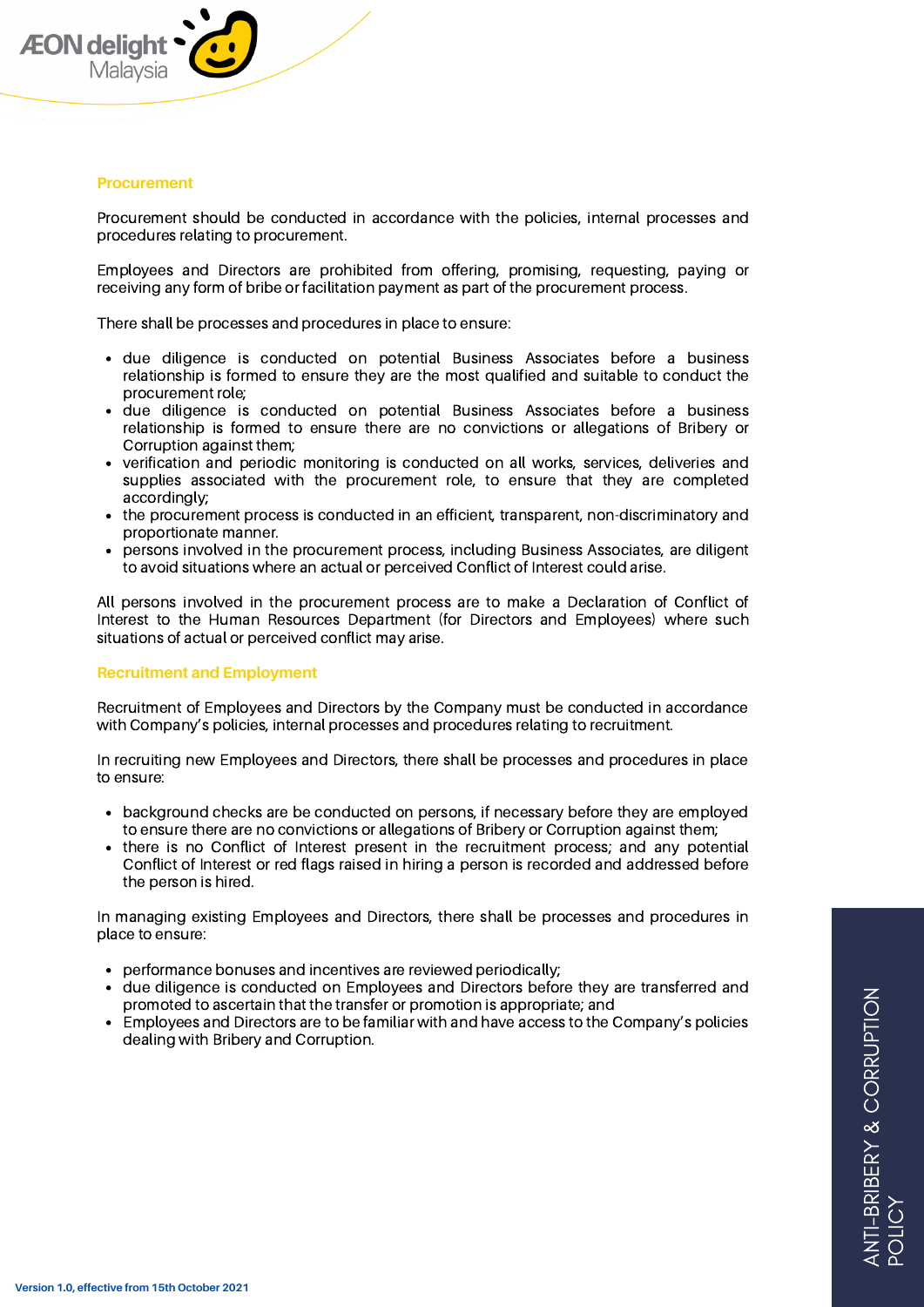

#### **Financial and Non-Financial Controls**

The Company shall have in place policies, processes and procedures that provide for financial controls and non-financial controls for the operations where Bribery and Corruption can occur.

Such controls shall include the separation of duties and approval powers, and the requirement for multiple signatories for transactions that have more than a low risk of Bribery and Corruption, among others.

# **WHISTLEBLOWING**

Employees, Directors, Business Associates and Members of the public are encouraged to channel any concerns regarding actual, suspected or anticipated Bribery or Corruption via:

- Call: toll-free hotline **1800 80 6958**
- Email: **AD-Compliancehotline@kpmg.com.sg**
- Web-portal: <https://ad-compliancehotline.com/>
- Note: Anonymous reporting is allowed

# **PERIODICAL REVIEW & MONITORING**

The Company is committed to continuously review and monitor and propose improvements to the policies and procedures relating to Bribery and Corruption.

As part of the review, periodic risk assessments, external and/or internal audits will be conducted at least once every 3 years of the Company's anti-bribery and corruption framework.

The Board of Directors of the Company shall periodically review the policies and procedures relating to Bribery and Corruption to ensure they are relevant to the needs, culture and values of the Company and up to date with the laws of Malaysia.